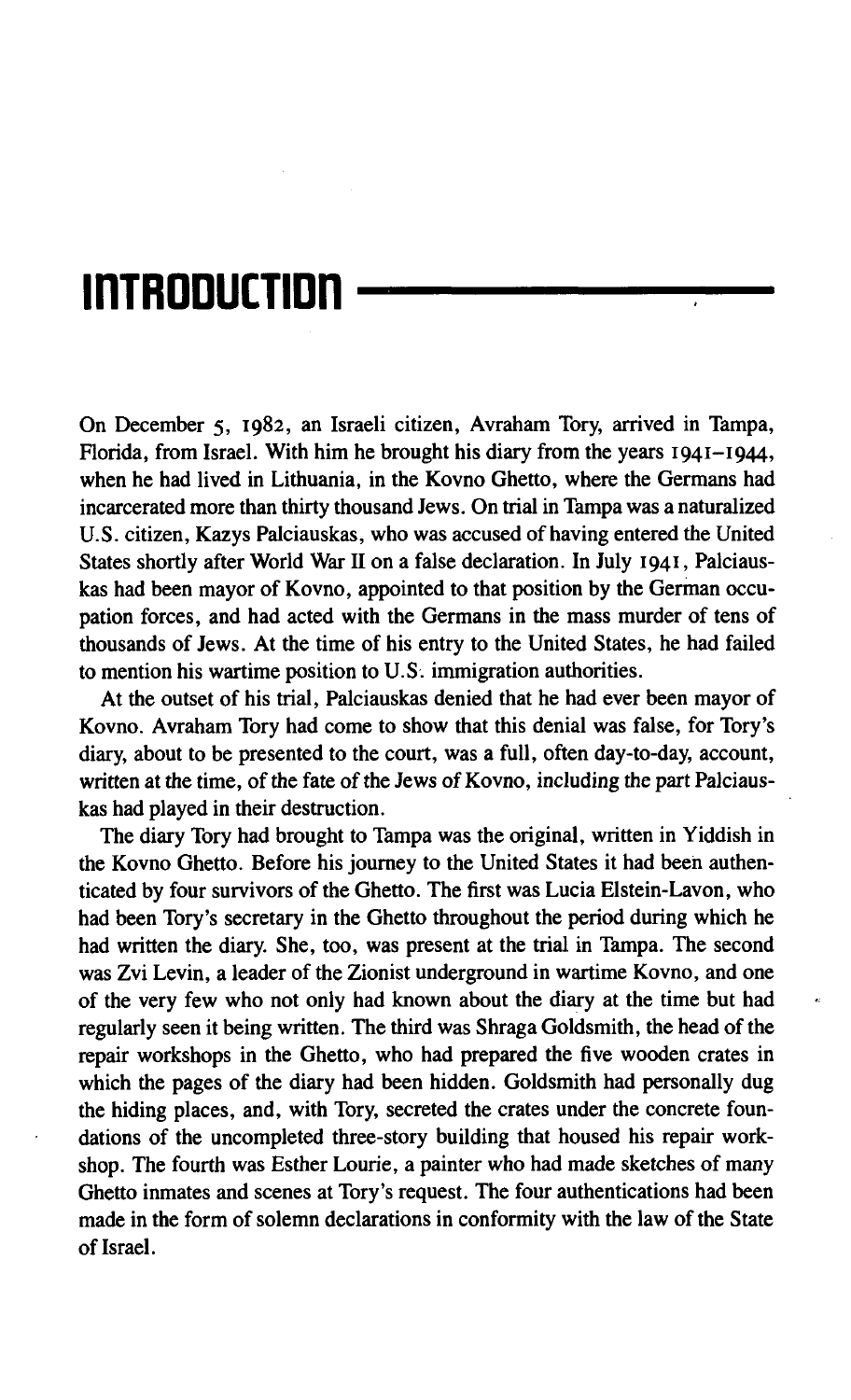Confronted by the facts set out in the diary, Palciauskas admitted that he had been mayor. In April 1984, after a series of appeals, he was found guilty, and his American citizenship was revoked. Since then, the Soviet Union has sought his extradition. The case is (in 1989) before the United States Supreme Court.

Within two years of Avraham Tory's journey to Florida, he left Israel again for another trial, this time in Toronto. Once more he took his diary with him. On trial was Helmut Rauca, the former Gestapo official who had been in charge of the Jewish desk at the Gestapo headquarters in Kovno. In court, Rauca denied that he had been in Lithuania between 1941 and 1943, claiming that at that time he had been serving as a soldier in Czechoslovakia.

From Tory's diary, it was possible to identify specific days on which Rauca had entered the Ghetto, and what he had done there, including his part in the murder of 10,000 Jews during the "Great Action" of October 28, 1941, which Tory had witnessed. The court accepted the entries in Tory's diary dealing with the Great Action as proof of Rauca's part in it, as well as in other subsequent massacres. Tory also submitted to the court documents Rauca himself had signed while he was in Kovno; these were compared with Rauca's signature on his application for entry into Canada and on his Canadian bank accounts, and were judged to be the same. Rauca was found guilty, his Canadian citizenship was taken away from him, and he was extradited from Canada to Germany, where he died in the Frankfurt am Main prison hospital shortly after having been charged with the murder of more than 11,500 Jews.<sup>1</sup>

More than 30,000 Jews lived in Kovno on the eve of World War II. Theirs was the eighth largest Jewish community in what, from June 1941, was to become the German-occupied area of eastern Poland, White Russia, Lithuania, and the western Soviet Union— one of the principal regions of Jewish life and creativity during the interwar years, and, indeed, since long before World War I.

The Kovno Jewish community was one which prided itself upon both its religious and its secular heritage. Nor was it an isolated community; emigration and overseas education had taken Jews from Kovno to Britain, South Africa, the United States, and Palestine in considerable numbers. Avraham Tory himself had studied at the University of Pittsburgh, and had been a delegate to Zionist Congresses and gatherings in Poland, Palestine, and Switzerland. The

1. The Rauca trial was the third trial at which Tory had been a witness, the first being the trial, in November 1962 at Wiesbaden, West Germany, of Heinrich Schmitz, deputy commander of the Gestapo in Lithuania, and Alfred Tombaum, commander of the Third Division of the German police in Kovno, with responsibility for the Ghetto area. Schmitz committed suicide in his cell before sentence was passed, after hearing Tory's testimony for two full days. Tombaum was acquitted after the court found that there was insufficient evidence to convict him.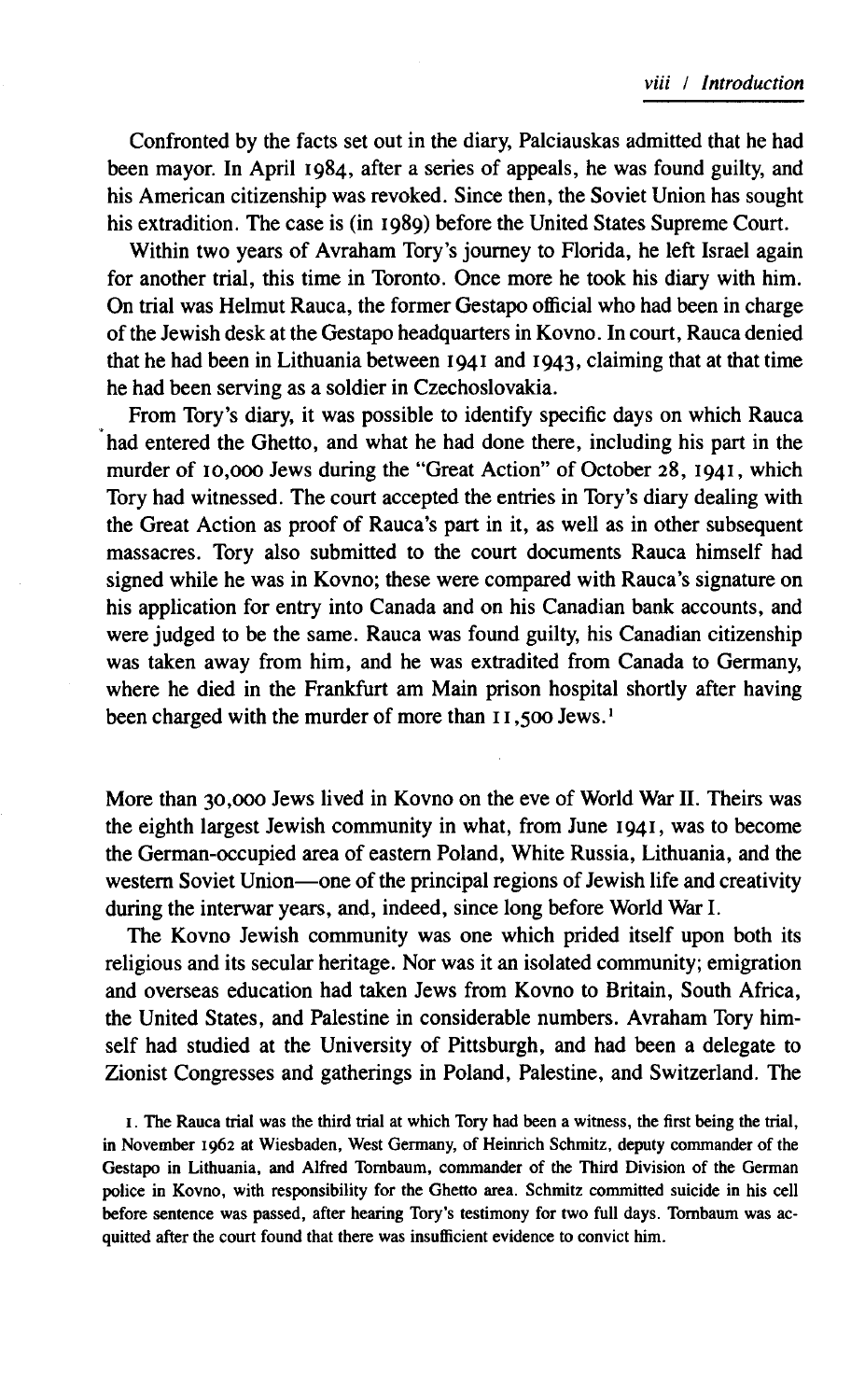children of Dr. Elchanan Elkes, the head of the Jewish Council in the Kovno Ghetto, were both being educated in Britain at the outbreak of the war.

Jews are first known to have lived in Kovno in 1410, when they were brought to the city as prisoners of war by the Grand Duke Vytautas after his victory over the returning Crusaders at the battle of Gruenwald. They were active as traders between Kovno— a Lithuanian market town on the river Nieman— and Danzig, a Hanseatic League port on the Baltic Sea. At the same time, there were also Jews living across the river from Kovno, in Vilijampole— a suburb known to the Jews as Slobodka. It was in Slobodka, which had been a Jewish village for four hundred years, that, on German orders, the Kovno Ghetto was set up in 1941.

For three decades after 1495, because of pressure by Christian merchants, Jews were excluded from the city of Kovno, and from other parts of Lithuania. Throughout those years, however, they continued to live in Slobodka. Jews returned to Kovno during the eighteenth century, but there were two further explusions from the city, in  $1753$  and  $1761$ . With each of these expulsions, the suburb of Slobodka increased in size, and also in poverty.

Restrictions on Jewish residence in Kovno were abolished in 1858. From then on, the Jewish populations of Kovno and Slobodka together grew rapidly, rising from 2,000 in 1847 to 25,000 in 1897. In that year, under the rule of the Russian Czar, the Jews of Kovno constituted one-third of the city's total population. By 1908 the number of Jews had risen still further, to 32,000, and to a substantial 40 percent.

It was not only in numbers but in achievement that Kovno's Jews flourished during the nineteenth century. Jewish cultural activity made the city a center of Hebrew writing and literary criticism. In 1863, the first of several *yeshivot* religious study centers— made Slobodka famous throughout the world of Russian and Eastern European Jewry, and beyond.

Jewish deputies from Kovno were elected to the first and second Duma, held in the Russian capital, St. Petersburg, following the 1905 revolution. In 1909 a conference was held in Kovno to work out a law for the establishment of Jewish community councils throughout Czarist Russia. Jewish schools proliferated, as did Jewish charitable institutions.

In 1915, as the German Army approached Kovno, the Czarist authorities expelled the 32,000 Jews into the interior of Russia. But with German occupation later that year about 9,000 returned.

Following the establishment of an independent Lithuania after the collapse of Czarism, Kovno— from 1919, as Kaunas, the temporary capital of the new state— saw a flowering of Jewish cultural, educational, and economic life. A Ministry of Jewish Affairs was set up in the city, as well as a Jewish National Council for Lithuania, with considerable powers of religious and cultural auton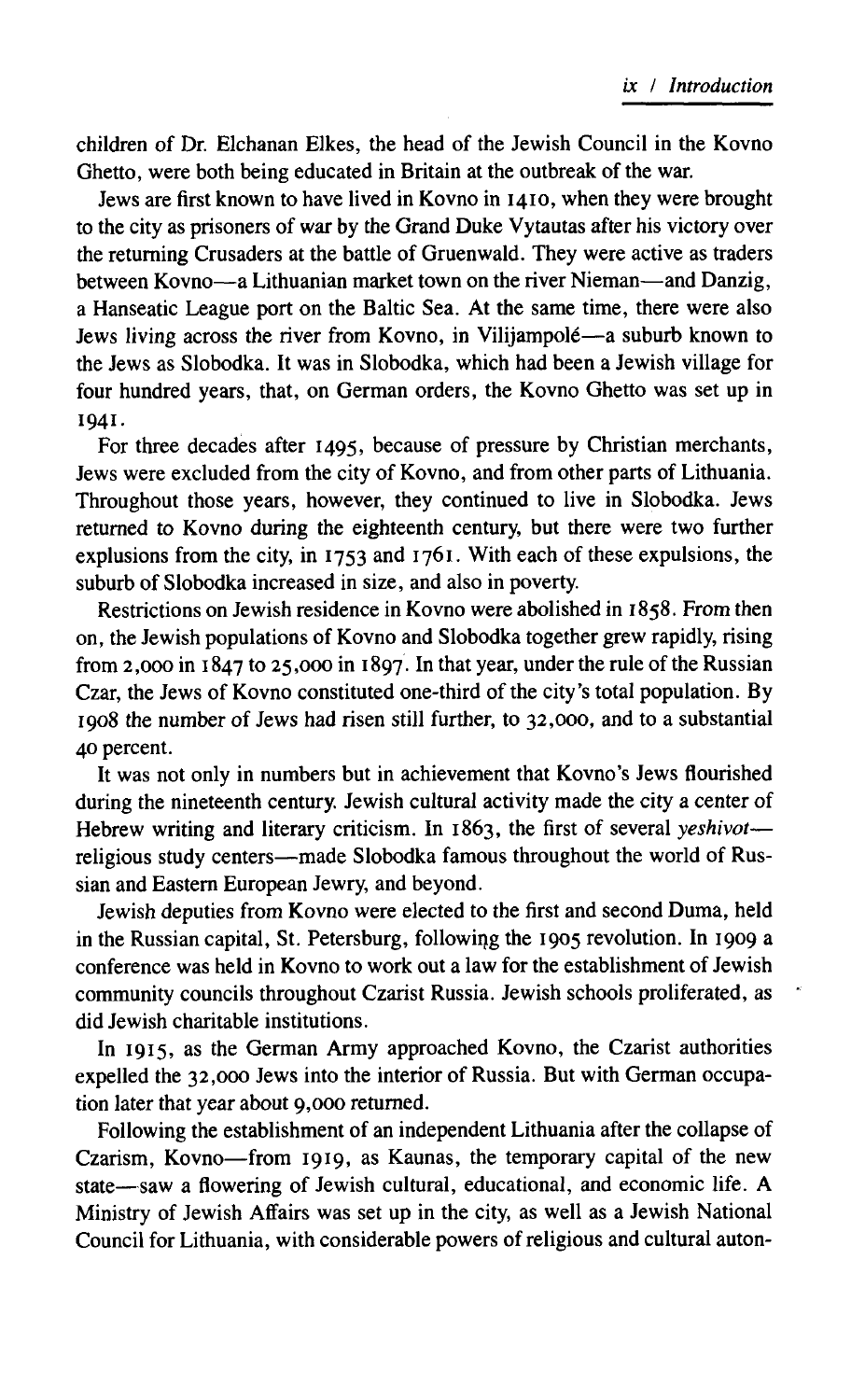omy for the many Jewish communities throughout the country. By 1935 there were four Jewish daily newspapers in Kovno, three of them Zionist and one Bundist, all published in Yiddish. Hebrew schools and Yiddish schools existed side by side. Individual Jews rose to important positions in medicine, and in commerce. Nevertheless, there were limits to what the Jews could aspire to: for example, there were only a very few Jewish judges, and very few Jews were employed in government offices. Nor did a single Jew reach the rank of colonel in the Lithuanian Army, despite many who had served as officers since the founding of the state.

On April 10, 1922, the Lithuanian parliament (the Seimas) abolished the Ministry for Jewish Affairs and the position of Minister for Jewish Affairs. On March 8, 1926, the Jewish National Council was abolished, ending six years of Jewish religious and cultural autonomy in Lithuania.

With the Soviet annexation of Lithuania in June 1940, the days of relative security for Kovno Jewry came to an abrupt end. Jewish life as such was ruined; Jewish institutions were closed down, and Jewish religious and communal life brought to a halt, except for clandestine activity. For the Jews of Kovno, the strength which their Jewish activities and organizations gave them was suddenly and drastically undermined. With the German invasion a year later, disaster followed.

Avraham Tory was bom Avraham Golub in the Lithuanian village of Lazdijai in 1909, a subject of the Russian Czar. His father, Zorach Golub, was a graduate of the Volozhin yeshiva and had qualified as a rabbi, although he had never practiced. Tory's mother, Sarah Leah, was the daughter of Jacob and Dobrusha Prusak, farmers who owned their own farm.

Tory (he was to adopt this surname in 1950, three years after his arrival in Israel) was the youngest of six brothers and sisters. His first education was at the *cheder*— a religious elementary school— then at the elementary school which had been established in his village at the end of World War I. By the time he was thirteen, bar mitzvah age, he was already a sports guide with the Maccabi Club and an active member of the General Zionist Youth Movement in Lithuania. Later he continued his studies at the Hebrew Gymnasium in Marijampole, the district town. This was the first Hebrew high school in Lithuania in which all subjects were taught in Hebrew; Tory graduated from it in 1927. A year later, at the age of 19, he began to study law at university in Kovno.

In 1929, when Nachum Sokolow, then president of the World Zionist Organization, visited Lithuania, Tory served as his escort during the eight days of his visit. A year later Tory went to the United States, to study law at the University of Pittsburgh. Reaching Pennsylvania at the height of the Depression,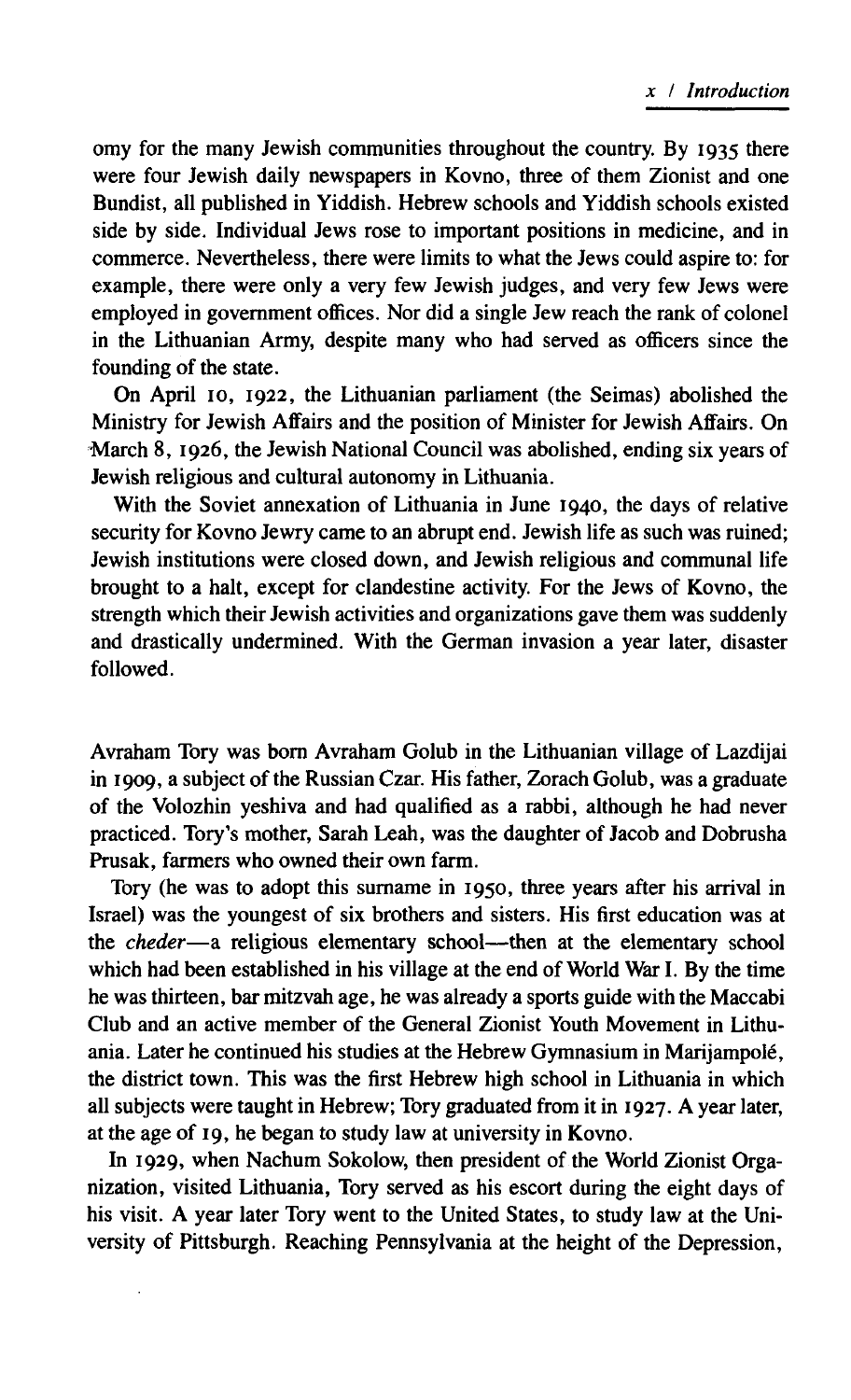he supported himself by working as a Hebrew teacher in a school for Jews who had immigrated from Hungary.

Tory remained in the United States for a year and a half. Then, after the sudden death of his father in Lazdijai, he returned at his mother's request to Lithuania, where he continued his law studies in Kovno.

Tory's travels were not over, however. In the spring of 1932, he went to Palestine as the head of the Maccabi sports team from Lithuania, participating as a gymnast in the first Maccabiah Games, which took place in Tel Aviv that April. Immediately after the games he represented the Lithuanian Jewish students at a convention of Jewish students from all parts of the world, held at the Hebrew University of Jerusalem.

Returning to Kovno to continue his legal studies, Tory was twice head of Vetaria, a Zionist student fraternity which had been founded in Kovno in 1924. He and his fellow Zionist students often encountered hostile treatment at the hands of Lithuanian students, as well as from some professors. The cry "Jews, go to Palestine!" — and violent clashes— became more frequent from year to year.

In 1933, the year Hitler came to power in Germany, Tory graduated from the faculty of law at Kovno and was awarded a degree which entitled him both to practice as a lawyer and to serve on the judiciary. In effect, however, the Minister of Justice had practically closed the courts and the district attorneys' offices to Jews, so that Jewish jurists had almost no chance of obtaining a license to practice. A fellow student of Tory's at the faculty of law, a Lithuanian named Penchila, who had received the same diploma at the same time as Tory, was appointed judge. He did Tory a "favor" and employed him as practitioner-clerk in his court chambers.

After completing his six-month apprenticeship period with Judge Penchila, Tory was engaged as assistant to Professor Simon Bieliatzkin, a leading expert on civil law and one of the few Jewish professors at the University of Lithuania.

Between 1930 and 1939, Tory's Zionist activities and beliefs were reflected in three public positions he held: as a member of the central committee of the Maccabi Sports Association; as deputy chairman of the Hanoar Hazioni Zionist youth movement; and as a member of the central committee of one of the two wings of the General Zionists, the right-wing General Zionist Union.

In March 1939, the national executive of Tory's wing of the General Zionists in Lithuania sent three of its members, among them Tory, as delegates to a convention of Eastern European Zionists in Warsaw. While in Warsaw, Tory also participated in the world executive of the General Zionist Union. Five months later, he traveled to Switzerland as a delegate to the twenty-first Zionist Congress, held that year in Geneva. It was while at the Congress that the delegates learned of the signing of the Molotov-Ribbentrop Pact of August 23, 1939, one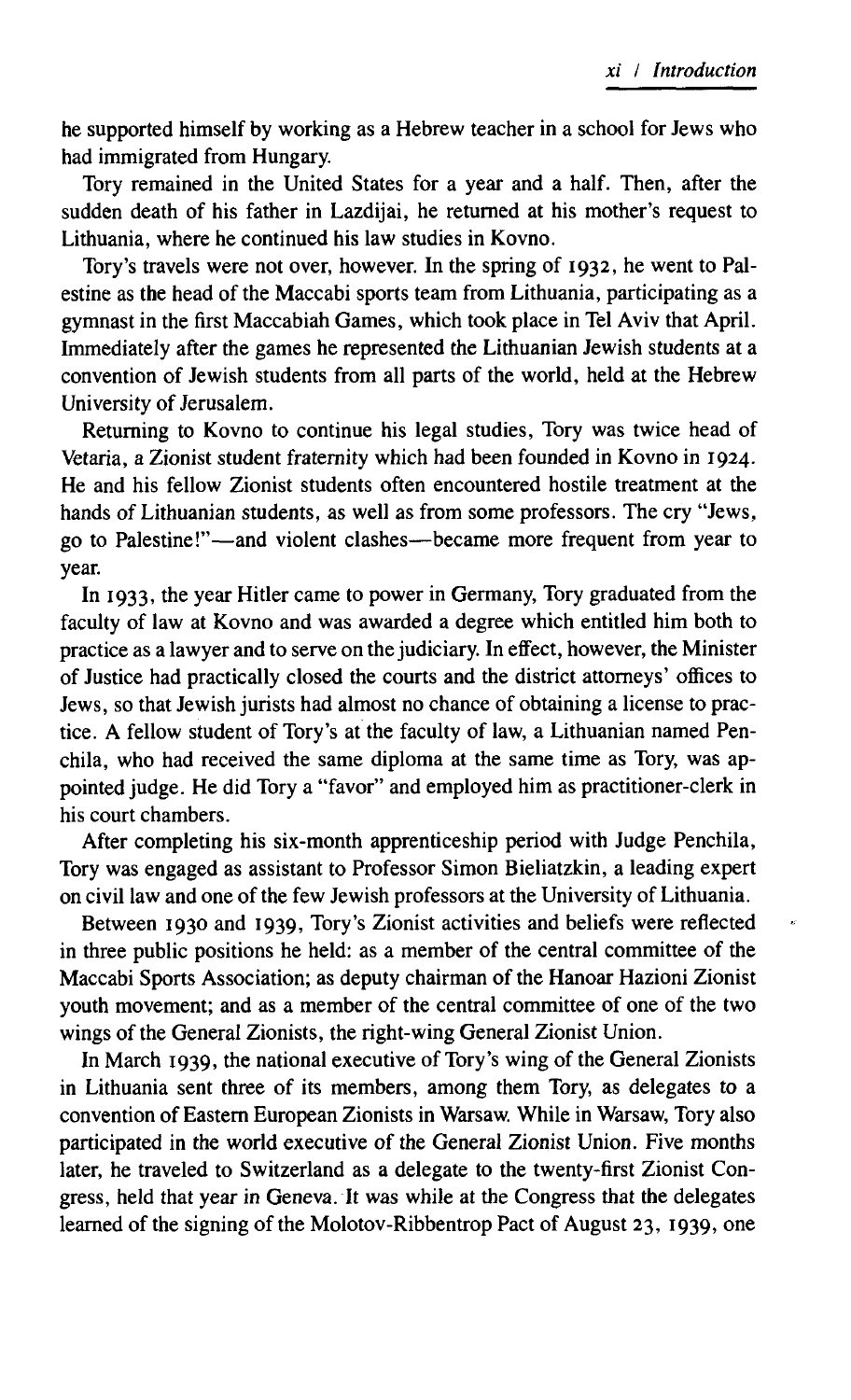of the provisions of which, unknown at the time, was the effective control of Lithuania by the Soviet Union.

On September I, 1939, five days after the Congress opened, the German Army invaded Poland. As the Congress broke up, the delegates from Eastern Europe debated whether to return to their homes or to remain in Switzerland until the storm had passed. Most of the Lithuanian delegates, Tory included, chose to return.

On October 10, 1939, scarcely a month after Tory's return to Kovno, the Soviet Union and Lithuania signed an agreement whereby the Soviet Union could establish military and air bases on Lithuanian soil. These bases came under the authority of the military construction administration of the Supreme Soviet in Moscow. Tory's Zionist work and affiliations could well have led to his deportation to a Siberian or North Russian labor camp; they did lead to his being questioned several times by the NKVD (the predecessor of the KGB). But because of his knowledge of the Russian, German, Lithuanian, and Yiddish languages, he was eventually given work by the Soviet military construction administration. His job was to prepare its financial and accounting reports for dispatch to the Baltic main office in Riga. He was also able to find work at the administration for a number of his friends, among them Shimon Bregman, a refugee from Poland and an active member of the General Zionist youth movement (after the war to become a professor of geriatrics at Tel Aviv University) and Izia Dillion, the former head of the Betar Revisionist movement in Lithuania, who was shortly to be deported to Siberia, where he died.

Tory worked for five months at the military construction administration before being forced to leave on account of his alleged "dark past" as a Zionist, the "counterrevolutionary" nature of which even his competent work could not negate. In vain did he search for work. "The Soviet Russians did not know me," he later wrote, "and were suspicious of me. The Lithuanians hated Jews and rejoiced at their troubles." Tory knew from his brother-in-law, Benjamin Romanovski— a high official in the Soviet government of Lithuania— that he was on the list of those to be deported to Siberia, and expected to be arrested at any moment. "Tell us what plots you and Dr. Weizmann have concocted against the Soviet Union," he was asked, again and again, under interrogation by the NKVD in Kovno. Fearful of deportation, Tory left Kovno for Vilna, where he was in hiding during the last weeks of Soviet rule in Lithuania. Then, on June 22, 1941, the Germans attacked the Soviet Union, "and I went"—Tory later recalled—" from the frying pan into the fire."<sup>2</sup>

2. A. Tory-Golub, "My Personal Experiences in the Soviet Military Administration 'Glav-Vojenstroy' in Lithuania," typescript, 10 pp., no date.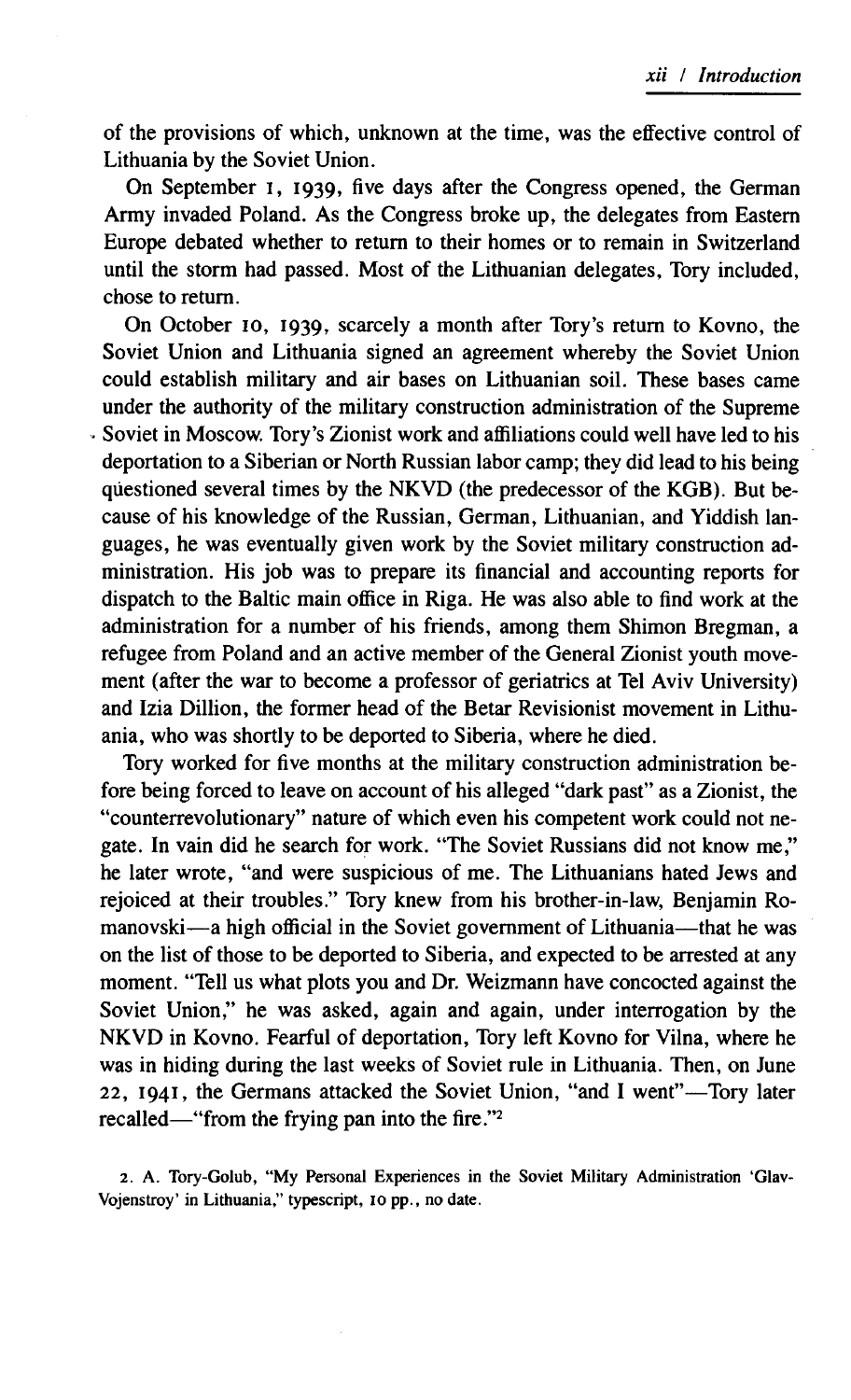Tory's diary tells the story of that "fire." Its first entry was written at midnight on the day of the German invasion. That same day, in Kovno, several hundred Jews were seized by the Lithuanian mob and murdered. On June 23, the German Army entered the city. In the diary, the story of the life and fate of the Jews of Kovno during the war years emerges in stark detail. Tory's writing, often done late at night, combines the emotion of an eyewitness to destruction with the determination of that same eyewitness to record facts, figures, and details as precisely as possible.

From the principal European Ghettos set up by the Germans, several diaries and collections of documents survive; many others are known to have been destroyed. The three largest existing sets of contemporary records are those of the Warsaw Ghetto, collected by Emanuel Ringelblum and his "Joy of Sabbath" circle, the archives of the Bialystok Ghetto, and the chronicle of the Lodz Ghetto, a daily digest of events compiled by members of the Jewish Council there. A similar collection for Lvov, carefully collected and guarded by a group of dedicated Jewish historians, is thought to have been lost. Material also survives for the Minsk and Vilna Ghettos, including diaries and documents; the same is true of a number of the smaller Ghettos. In the main, however, only a tiny fragment of what was written at the time survived the war, or has yet been recovered.

Avraham Tory's is one of the longest and fullest of the surviving diaries. It is also the only one which (with the exception of the story of the successful struggle within the Ghetto to conceal the existence of typhus) was penned without inhibition. This frankness is particularly valuable regarding the otherwise largely unrecorded discussions between the Jewish Council and the German authorities from whom that Council received its orders and instructions.

On July 10, 1941, two senior Lithuanian officials—the mayor, Palciauskas, and the city's military commander, Colonel Bobelis— announced by decree that a Ghetto was to be established across the river from Kovno in the suburb of Slobodka, known to the Lithuanians since 1918 as Vilijampole. In 1941 about 6,000 of Kovno's 35,000 Jews lived there, most of them in conditions of considerable poverty. The majority of Kovno's Jews lived in the city itself, from which, in July and August  $1941$ , they were expelled and sent to Slobodka. Five days before the uprooting began, all Jews were ordered to wear a yellow "Shield of David" (also known as the Star of David) on the left side, and also on the back, of their coats. Anyone not wearing such a badge would be arrested. The Jews were also ordered to create a Jewish police force to keep order within the Ghetto.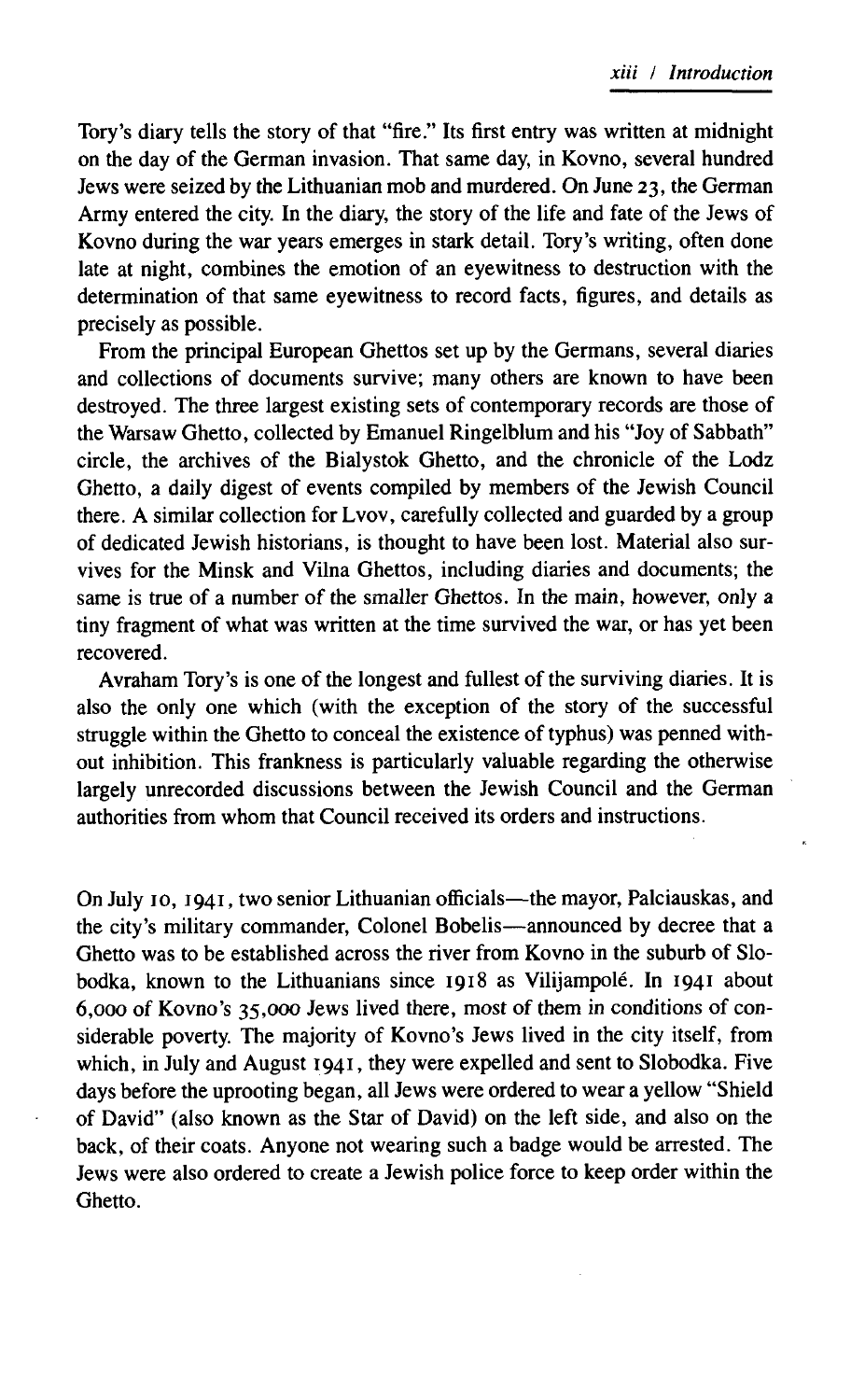# 1941



**The creation of the Kovno Ghetto: Jews** *forced to leave the city for the suburb of Vilijampole (Slobodka) in August 1941.*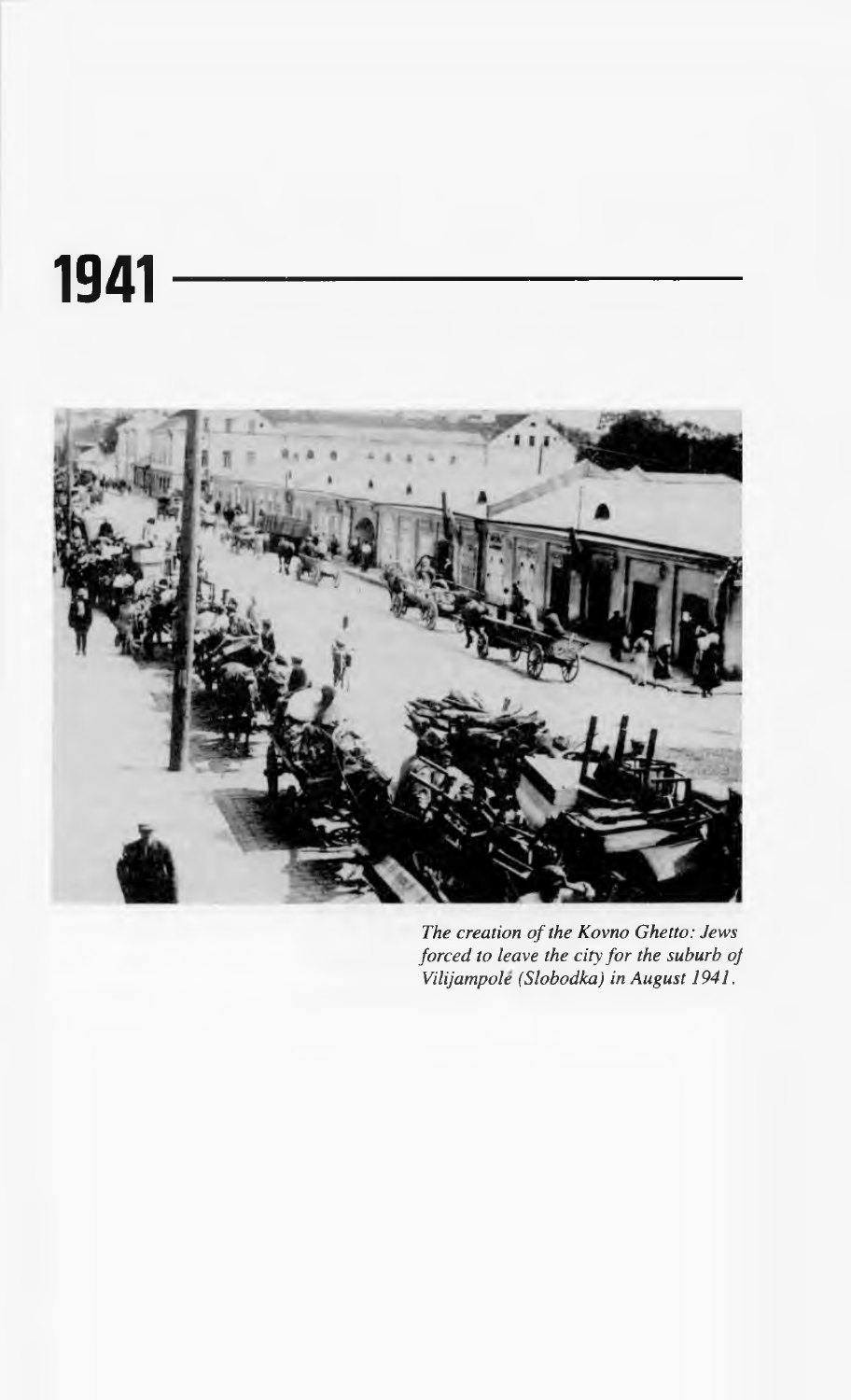#### **JUNE 22, 1941<sup>1</sup>**

It was a sunny Sunday morning, June 22, 1941, in the provisional capital of Lithuania.2 Most factories and public institutions were closed. Resting in their homes, the toils of the past week behind them, the city's residents woke up to a bitter surprise: instead of the usual diet of light music, the radio was broadcasting unusual and ominous news from Moscow; last night German warplanes had carried out bombing raids on Alytus, Kedainiai, Siauliai, Kovno, and Riga, as well as on scores of army camps in the Baltic countries and in other republics of the Soviet Union. At a number of points, German troops had attacked the Red Army frontier guards, and had crossed the border into Lithuania, as they had into other territories of the Soviet Union.

War! The news spread quickly in Kovno, as in all parts of the world, this sunny morning. Meanwhile, a number of Lithuanian border towns were already engulfed in flames. Heavy bombing raids carried out by German bombers around Kovno— on the Aleksotas airport, and on the military bases in Sanciai— as well as on the central railway station of Kovno, and on other parts of the town, provided de facto confirmation of the outbreak of war.

The Lithuanians did not conceal their joy at the outbreak of the war: they saw their place on the side of the swastika and expressed this sentiment openly.

The Poles in Kovno, whose families and people had, for the last year and a half, been subject to Nazi rule across the border, did not have any reason to rejoice, whereas the Jews were overcome by despair. They had already gone through the experience of receiving refugees from the no-man's-land into which the Germans had expelled the Jews from occupied Poland, from the Memel region, and from the territories of the Reich, and they began to make preparations to flee.3 They packed indispensable belongings into knapsacks and began searching for cars or horse-drawn carriages. Some thought it would be better to wait until the following day, when instructions from the authorities would arrive.

Long lines suddenly appeared at the grocery stores. People started hoarding supplies. Others tried to withdraw their savings from banks, but most banks were closed because it was Sunday. The traffic in town was heavy. Crowds of people flocked to the streets to listen to the war news bulletins; to hear what their friends and acquaintances thought of the events, or to meet their relatives.

From time to time, air-raid sirens swept the streets clean of the crowds. Warplanes, with swastikas painted on their wings, appeared, dropped bombs, and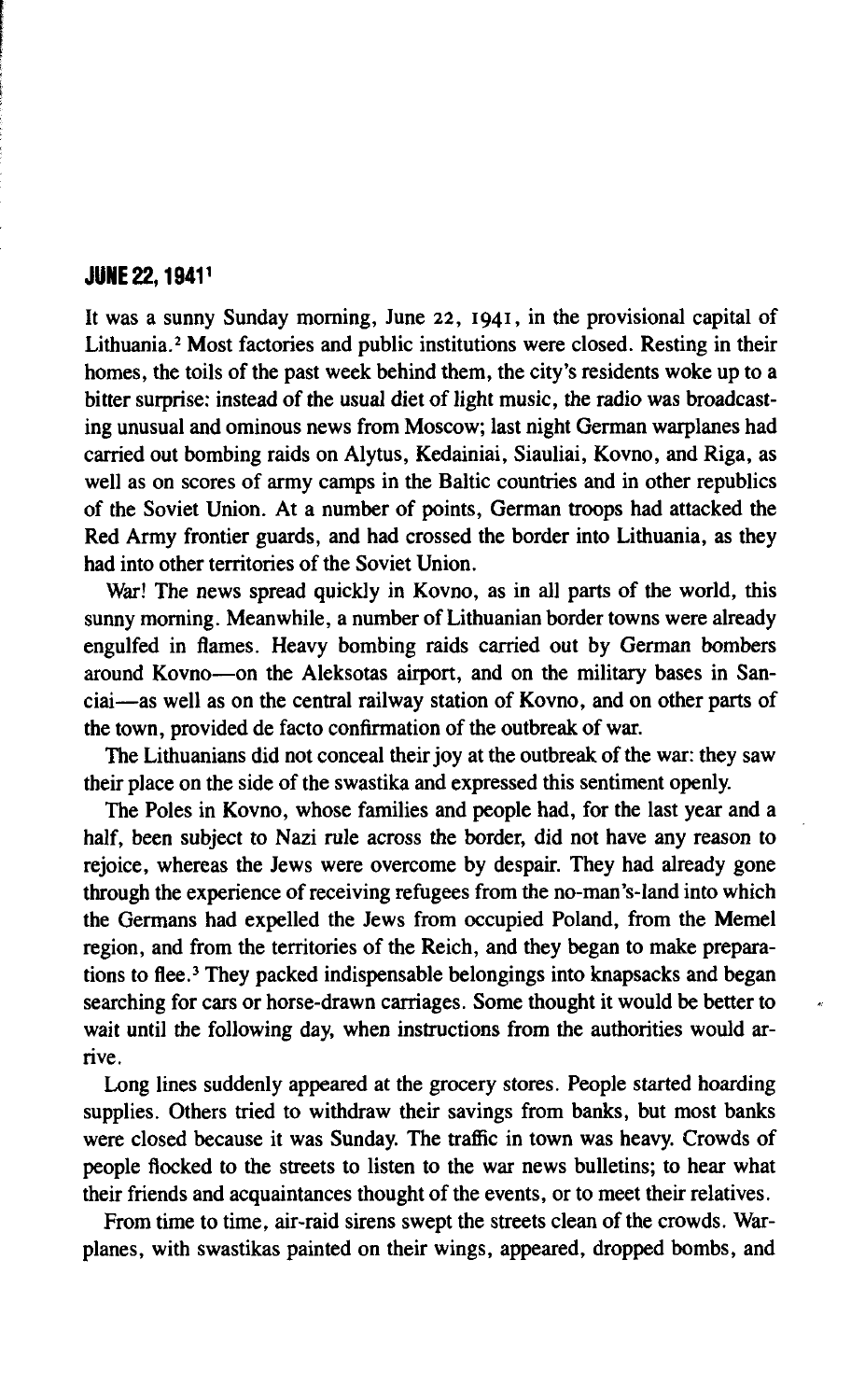quickly vanished over the horizon. Immediately afterward, the streets were full of people again. In the meantime, a light drizzle began to fall from the cloudy sky.

The Jews were busy packing their belongings.

Toward evening, suspicious Lithuanian characters appeared in the midst of the nervous crowds filling the streets, serving blows to Jewish passers-by. These Lithuanian thugs voiced threats against the Jews: " Hitler will be here before long and will finish you off." That these attacks on the Jews were not accidental is attested by the fact that they took place simultaneously in different parts of town. In fact, it later became clear that the attackers were members of Lithuanian "partisan" gangs, acting on the instructions of the fifth column of the indigenous local Nazis.4

During the day, most Jews did not dare to change their daily routine. They went on with their routine work in hospitals, in grocery stores, and in any of the other establishments which were open on Sundays. At the same time, they followed the developments impatiently as confusion and turmoil mounted with each passing hour. In the afternoon, most military institutions began to make preparations for departure. Directors of other public institutions instructed their employees to stay put. They even threatened heavy punishment against those attempting to leave their posts.

The telephone rang incessantly. Colleagues and friends wanted to know: "What should we take with us?" "Where should we flee?" The most acute question was "How?" Trains at the train station were packed, mainly with military personnel. A number of Jews squeezed themselves in. Later the trains were filled with fleeing civilians. They departed in the direction of Latvia, Vilna, or Belorussia.

As I mentioned earlier, most Jews preferred to await instructions from the government and other public institutions. They feared to act on their own and to risk standing trial later for desertion and treason. But quite a few of them marched, bundles on their backs, children at their side, in the direction of the road leading to Vilkomir, in order to find shelter against air raids, until the storm blew over— until the fighting was over and they could return to their homes.

The mood in the city was changing from hour to hour. People were in a quandary: to flee immediately or to wait a little longer, until the situation became clear. Leaving one's place of work carried the penalty of six months' imprisonment. This turned out to be an effective deterrent.

During the night, only a few were able to sleep. German planes bombed the city without respite, driving the residents to seek refuge in air-raid shelters, if such were available. Units of the security forces had already been evacuated from the city. That night something unusual occurred in the main Kovno prison: due to the advance of the enemy, the prison commandant and wardens ran out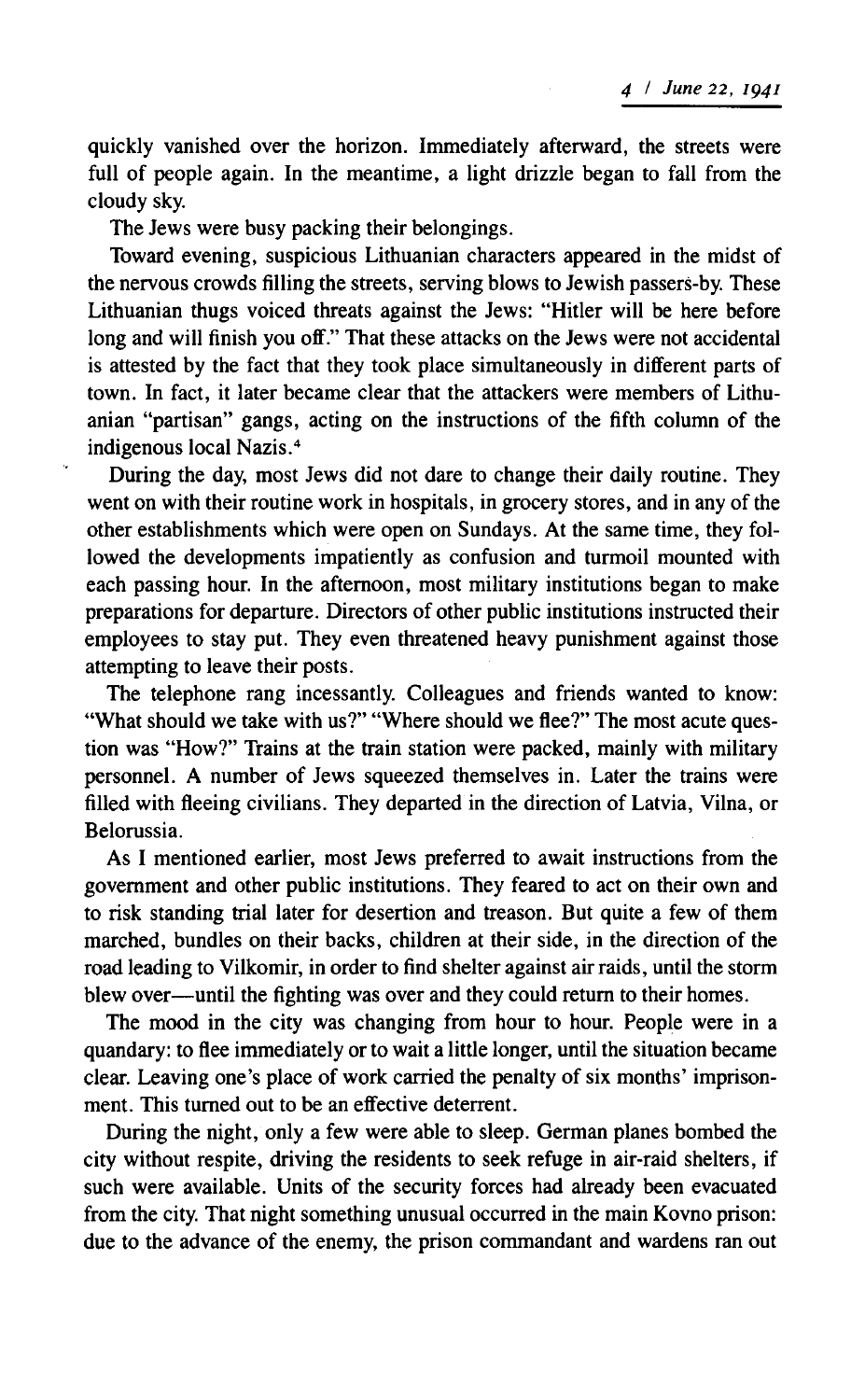of time to evacuate the prisoners and to transport them to Russia, as provided by their contingency plans. The majority of the prisoners were therefore left behind unguarded, although locked inside their cells.

Before long the rumor spread, by means of prisoners' code language, that the guards had disappeared. Shouts were heard: "Comrades, the guards have fled!" A resounding response came from various cells. "The guards are no longer here— break out of the cells!"

- 1. This entry was written at midnight on June 22, 1941, in the house of Avraham Tory's sister, Batia (Bashel) Romanovski, 8 Maironio Street, Kovno, where the family waited throughout the night for a wagon and two horses, owned by a relative, to take them to Kovno railway station, where they eventually took a train to the Russian border. Some details were added a few days later. It was Tory's habit to write an entry and then later— if possible— to add more details he had learned in the meantime.
- *2.* Vilna (in Polish, Wilno; in Lithuanian, Vilnius) was the capital of Lithuania from the fourteenth century until the end of World War I. In 1920, when Vilna became a part of Poland, Kovno became the Lithuanian capital. Lithuanians repeatedly stressed, however, that this situation was only temporary, until such time as Vilna was returned to Lithuania. In October 1939 Vilna and the province of Vilna were returned to Lithuania within the framework of the Ribbentrop-Molotov Pact, and the Lithuanian government institutions returned there. Despite that, Kovno continued to be called the provisional capital of Lithuania.
- 3. Several thousand Jews from the independent province of Memel had fled to Lithuania in March 1939, after Memel (in Lithuanian, Klaipeda) was annexed by Germany. These Jewish refugees had been accommodated in Kovno, Vilna, and other towns and given extensive assistance by the Jews of Lithuania. At the same time, Jewish refugees from Germany, as well as from both zones of occupied Poland (German and Soviet), began to arrive in Lithuania; although it is difficult to estimate accurately how many arrived, they probably numbered several tens of thousands.
- 4. The partisan movement which began to operate behind German lines in 1942, mainly with the assistance of the Soviet Union, is not to be confused with the Lithuanians who called themselves "partisans" immediately after the German invasion in 1941, and who helped the Germans to murder the Jews of Lithuania. These so-called partisans were mostly extreme nationalists, overjoyed at the Soviet withdrawal from Lithuania, who hoped to achieve independence for Lithuania under German auspices.

# JUNE 23-JULY 7,1941

## *MEMOIR*1

We feared for the fate of the men if they fell into the hands of the Germans, but we never imagined that they would murder women, children, and the elderly; and so far as the men were concerned, we never expected mass murder. The worst thing we could possibly conceive of was that the men would be drafted as slave laborers. Most elderly persons and women therefore stayed at home, while most of the men fled.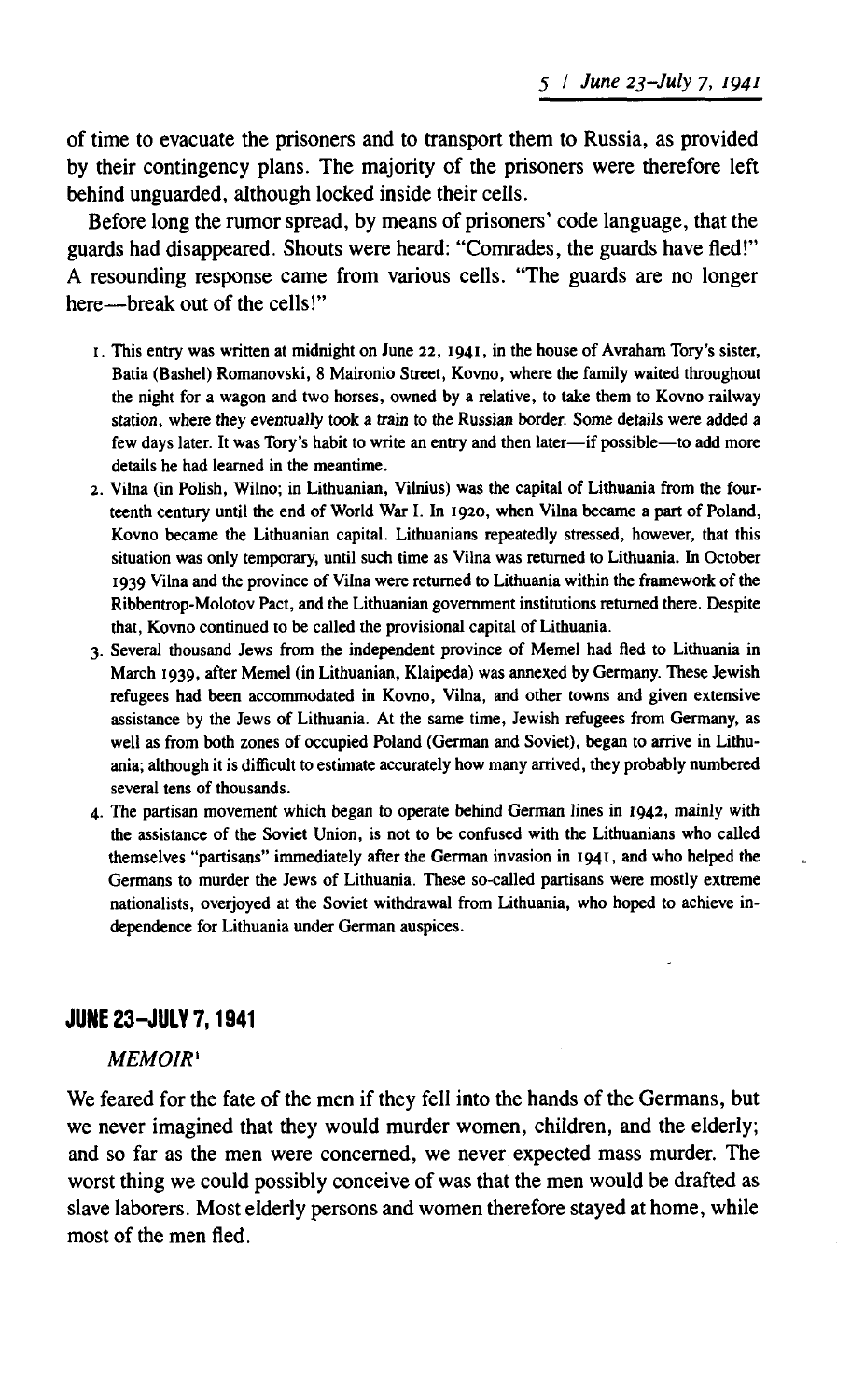I also tried to escape, together with my sister Batia and her husband, Benjamin Romanovski, a senior official in the Soviet government of Lithuania, who had managed to secure a cart which had not yet been confiscated. While waiting for the cart, and while the bombing continued into the night, I felt a strong compulsion to pour out my heart, so I sat down and put my experiences and thoughts into writing until three in the morning.

The cart reached us long after midnight. We traveled in the direction of the railroad station, through streets bustling with vehicles and with people who were trying to escape. The station was in flames. On the tracks stood wagons filled with Russian soldiers, and with civilians, awaiting a locomotive to take them back to Russia. I myself tried to flee northward on a bicycle. The traffic was heavy. German Messerschmitts strafed the refugees and the Red Army units, which were retreating without putting up any real resistance. I felt like a hunted animal in a forest going up in flames.

I continued, on the bicycle and on foot, from village to village, with no food and almost without sleep, until German bombs destroyed the road between Vilkomir and Utena; houses, utilities, and vehicles had been destroyed for entire kilometers. Soldiers, civilians, and animals had been killed. The escape route was blocked. I had no choice but to retrace my steps back to Kovno.

Meanwhile, the Germans were joined by gangs of Lithuanians, which had sprung up in every forest and village. Most of these gangs were armed. The mass of Jewish refugees making their way back on the highways and dirt roads were easy prey for them. For three long days I wandered on the roads, living from hand to mouth, until, tired and worn out, I reached home. As soon as I returned, I wrote down what I had experienced during my attempted escape, filling about fifty pages.2

Upon hearing of the mass murder of Jews in the villages in the vicinity of Kovno, I sent a cart and wagon to my sisters Rivka and Aliza (Eltza), who lived with their husbands and children in Lazdijai, my native village, begging them to come to Kovno. Logic dictated that they would be safer in a large and organized concentration of Jews, but I was plagued by doubts whether this would indeed be so. However, my sisters implored me to come to stay with them, because they believed there was no safety in large towns where most people did not know each other. They later perished together with their husbands, their children, and their whole community.3 My elder sister, Batia, who left for Russia with her family at the outbreak of fighting, returned to Vilna after the war.

After my return, I found that Jewish Kovno seemed to have disappeared. In terror of murder and torture at the hands of the Lithuanians and the Germans, the Jews hid wherever possible. The situation made action imperative; at the home of the chief rabbi, Rabbi Abraham Duber Kahana-Shapiro,<sup>4</sup> the begin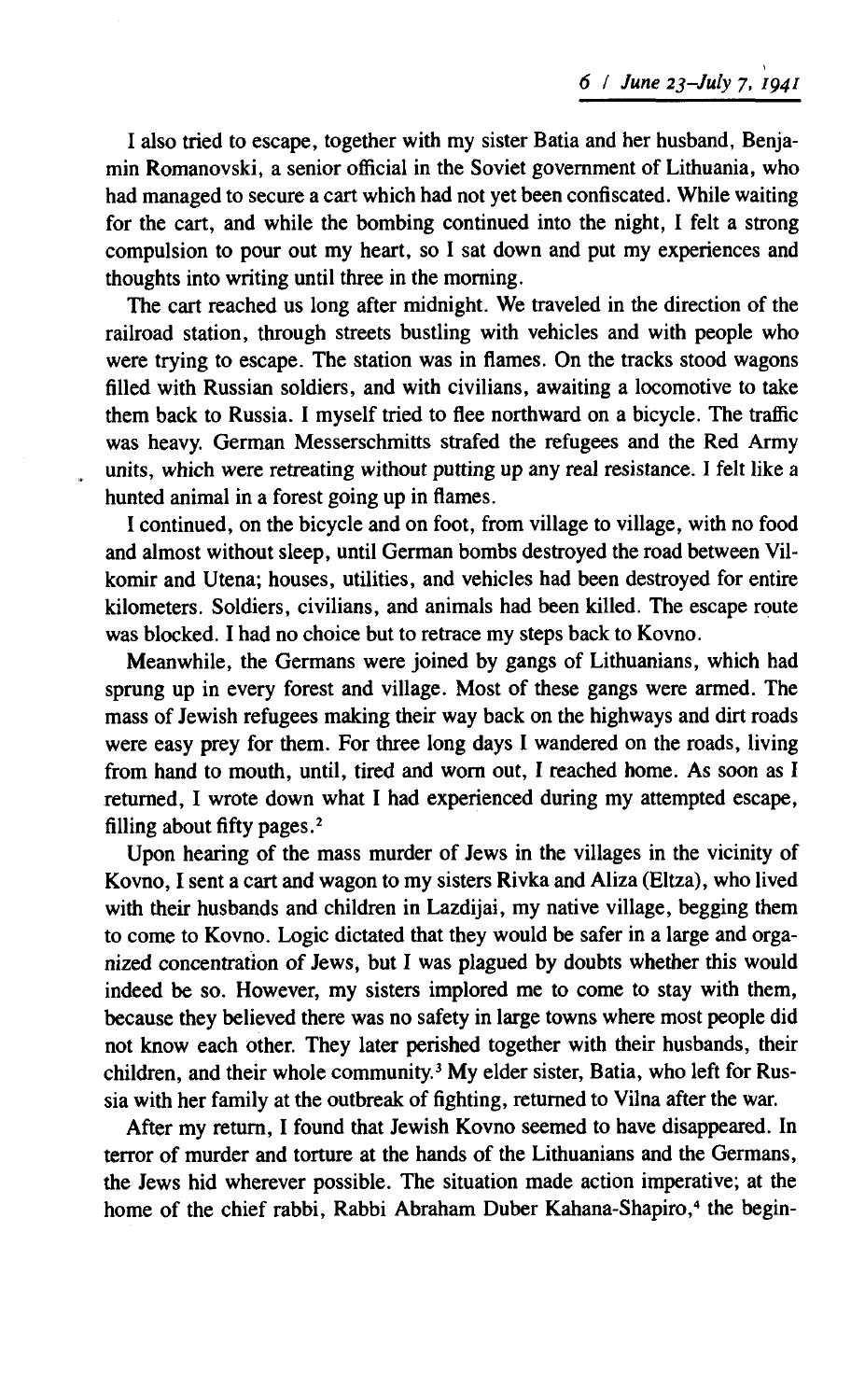nings of a community organization were formed. I also went to the chief rabbi's home, with my friends Israel Bernstein and Elimelech Kaplan.<sup>5</sup> We expressed our readiness to help as much as we could. In spite of our youth, we were willingly accepted.

- 1. Avraham Tory wrote these notes in the spring of 1945, while he was in Romania, and later in Italy, where he stayed from July 1945 until October 1947 while on his way to Palestine.
- 2. These pages were lost.
- 3. Avraham Tory's sister Aliza was killed in Lazdijai, together with her husband, David Kalvariski, and their five-year-old son, Zorah, during a German "action" there in August 1941. Also killed during that " action" were Tory's other sister, Rivka, her husband, Bezalel Becker, their son, Iossi, aged seven, and their daughter, Sheinele, aged five.
- 4. Abraham Duber (Dov-Ber) Kahana-Shapiro, bom in 1870, was the chief rabbi of Kovno at the time of the outbreak of war in June 1941. He died in the Kovno Ghetto in 1943.
- 5. Israel Bernstein perished in Dachau shortly before the end of the war; Elimelech Kaplan was murdered by Lithuanian so-called partisans during the mass killings of August 6, 1941.

### JULY 7,19411

A warm and sunny July day. Within just a few weeks the city has lost its usual aspect. Not long ago, a mere fifteen days ago, a storm rolled over the place from west to east, instantly uprooting the foundations of order in the country. The earth shook with the heavy air and artillery bombardments, as if flung about by a volcanic eruption.

Two weeks earlier, the Jews in Lithuania were citizens with equal rights. Today— and even as early as ten days ago, two days after the terrible prologue— the Jews have disappeared from the streets and from the life of the city. Now they are cooped up in cellars and other hideouts, trembling at every sound coming from the outside. They fear that death lies in wait for them around every comer.

As early as two weeks ago, bloody battles took place between units of the retreating Red Army and the attacking "brown" German troops assisted by the Lithuanian so-called partisans. The latter fired at the Soviet soldiers from rooftops and from behind the gates of houses. They were assisted by German bombers raining fire and brimstone on the retreating Red Army. The Germans were bent on cutting off the Red Army's retreat to its homeland.

On the same streets and alleys which, just a few days ago, were turned into a bloody battlefield, now a wretched procession takes place: men, women, and children bent under the weight of bundles and parcels. They are in a hurry, fleeing for their lives. On the same streets, Lithuanian partisans, armed to the teeth, march haughtily and brazenly. They appear to think that their time has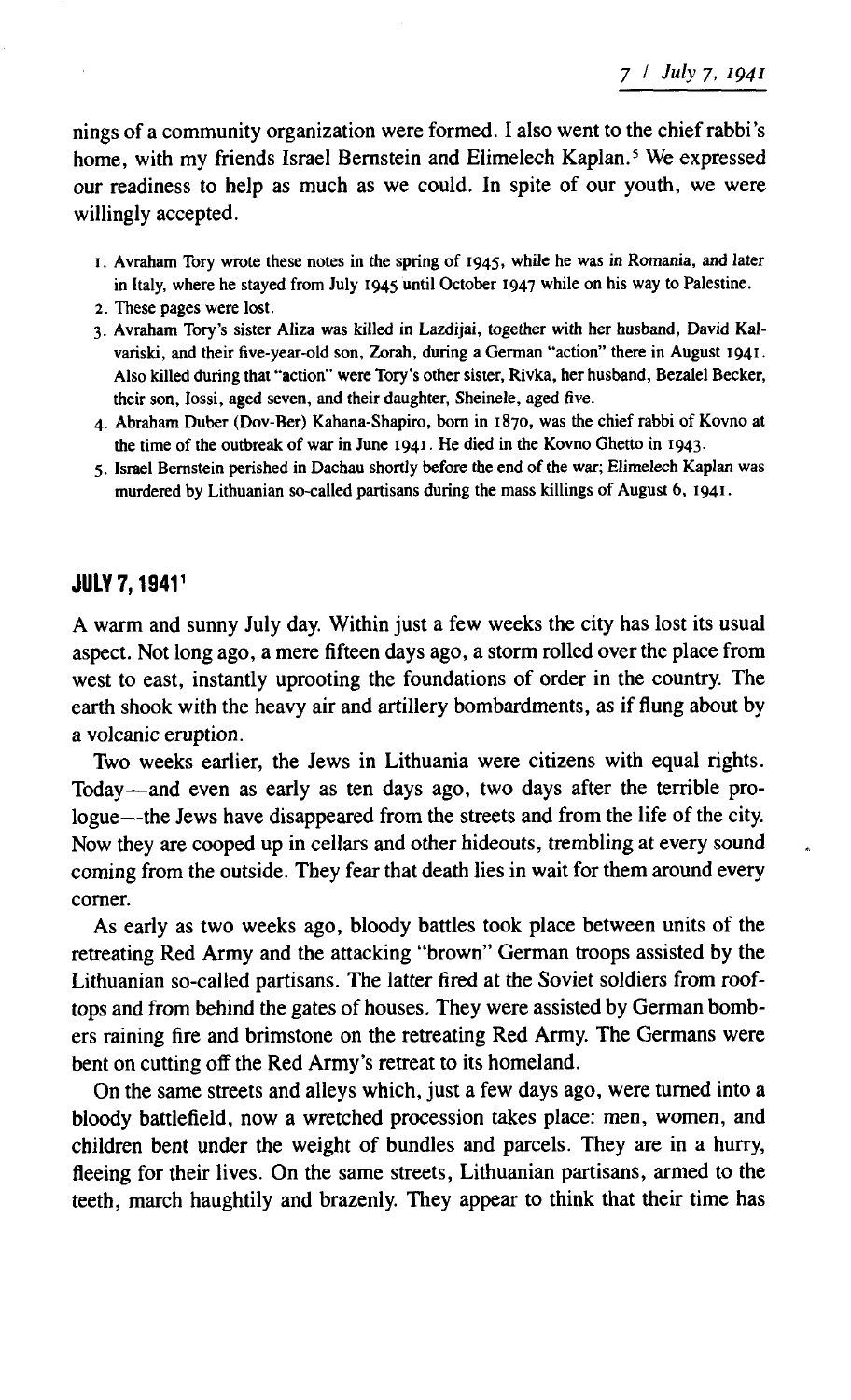

*A Ghetto streetcorner: announcements on the walls, business conducted unobtrusively, rumors exchanged.*



The Ghetto hospital. Because of the shortage of nurses, the sick were tended by relatives. The hospital, set up at the end of 1941, had 80 beds, and in spite of poor conditions, such as a lack of running water, it provided extensive medical care.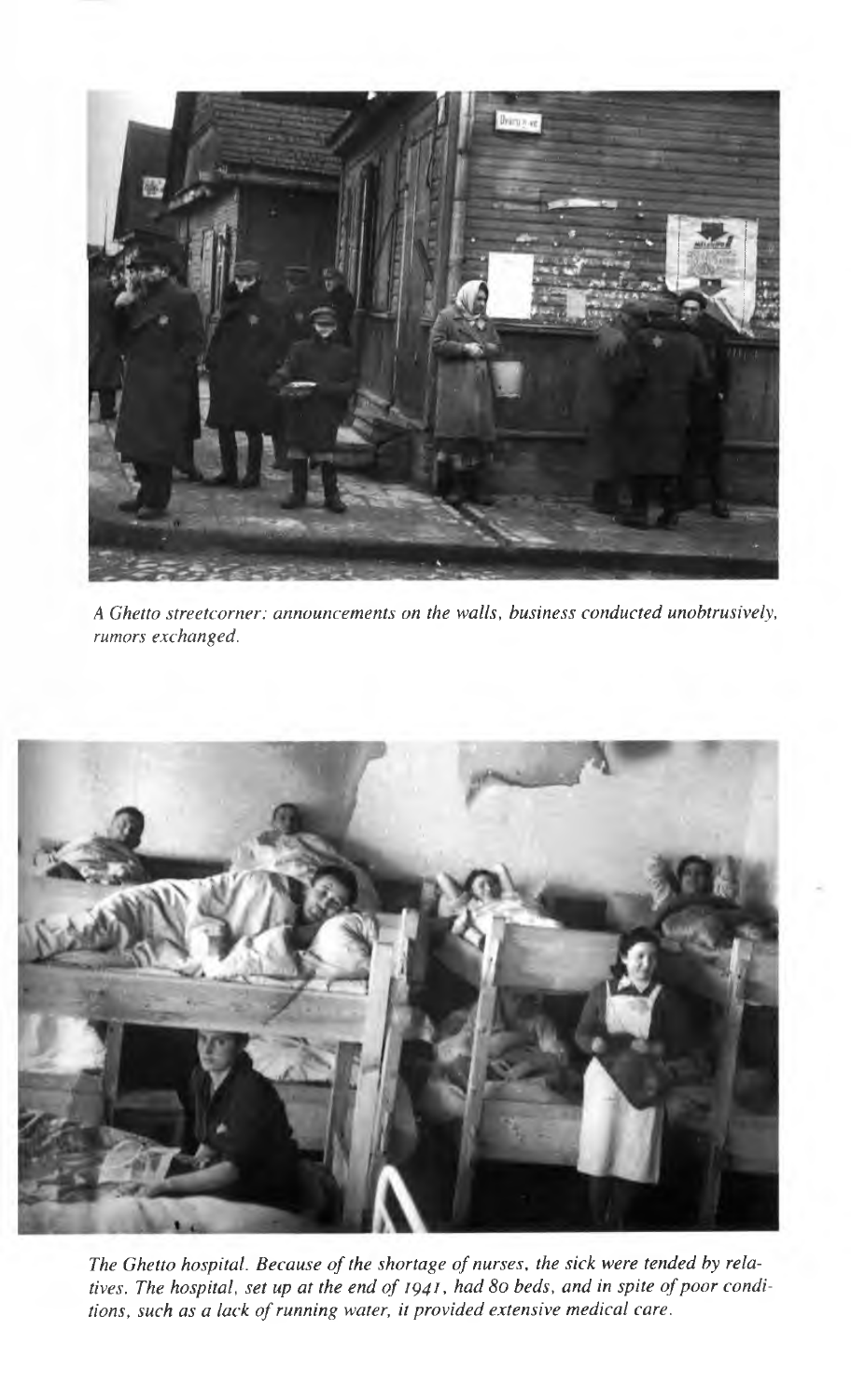*Rabbi Ephraim Oshri, a distinguished Talmud scholar. His armband says "Head of the delousing sanitation department*









*Avraham Golub (Tory) and Pnina Sheinzon after their return from taking Pnina* Sheinzon's young daughter, Shulamit, to a hiding place outside the Ghetto.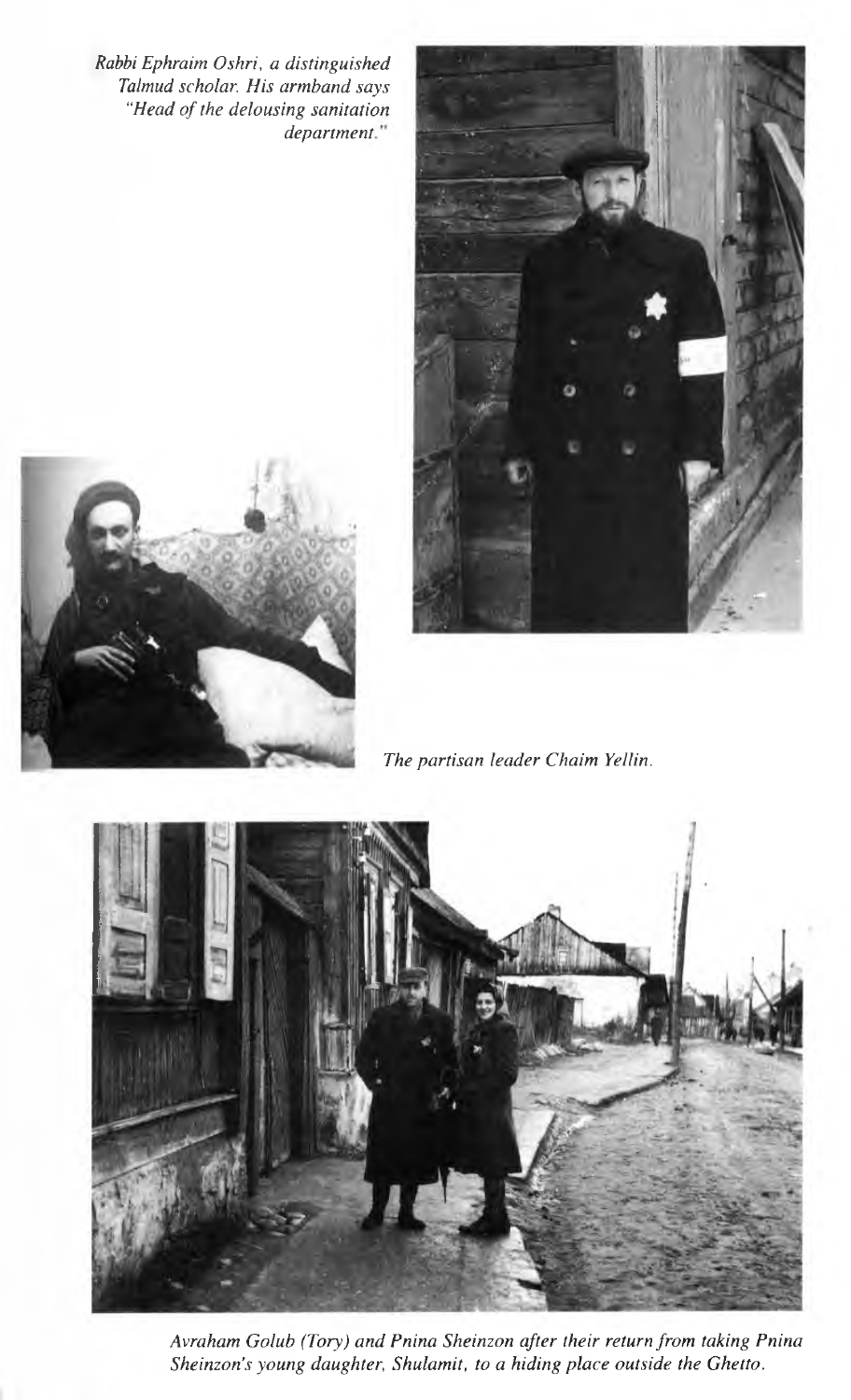

*The Jewish Council's boy runners, who delivered the Council's messages throughout the Ghetto. They also warned the various clandestine groups when the Germans were coming, and warned those who were trying to smuggle food into the Ghetto when a guard was near. At bottom right is Avraham Tory's personal friend Yankele Bergman. For three years he risked his safety by carrying Tory's diary entries, documents, and other materials from the Council offices to their hiding place.*



*Lucia Elstein (later Lavon), who was Tory's assistant at the Jewish Council and who succeeded Tory as Council secretary, with Advocate Shimberg, the assistant secretary, and the Council runner Yankele Bergman.*